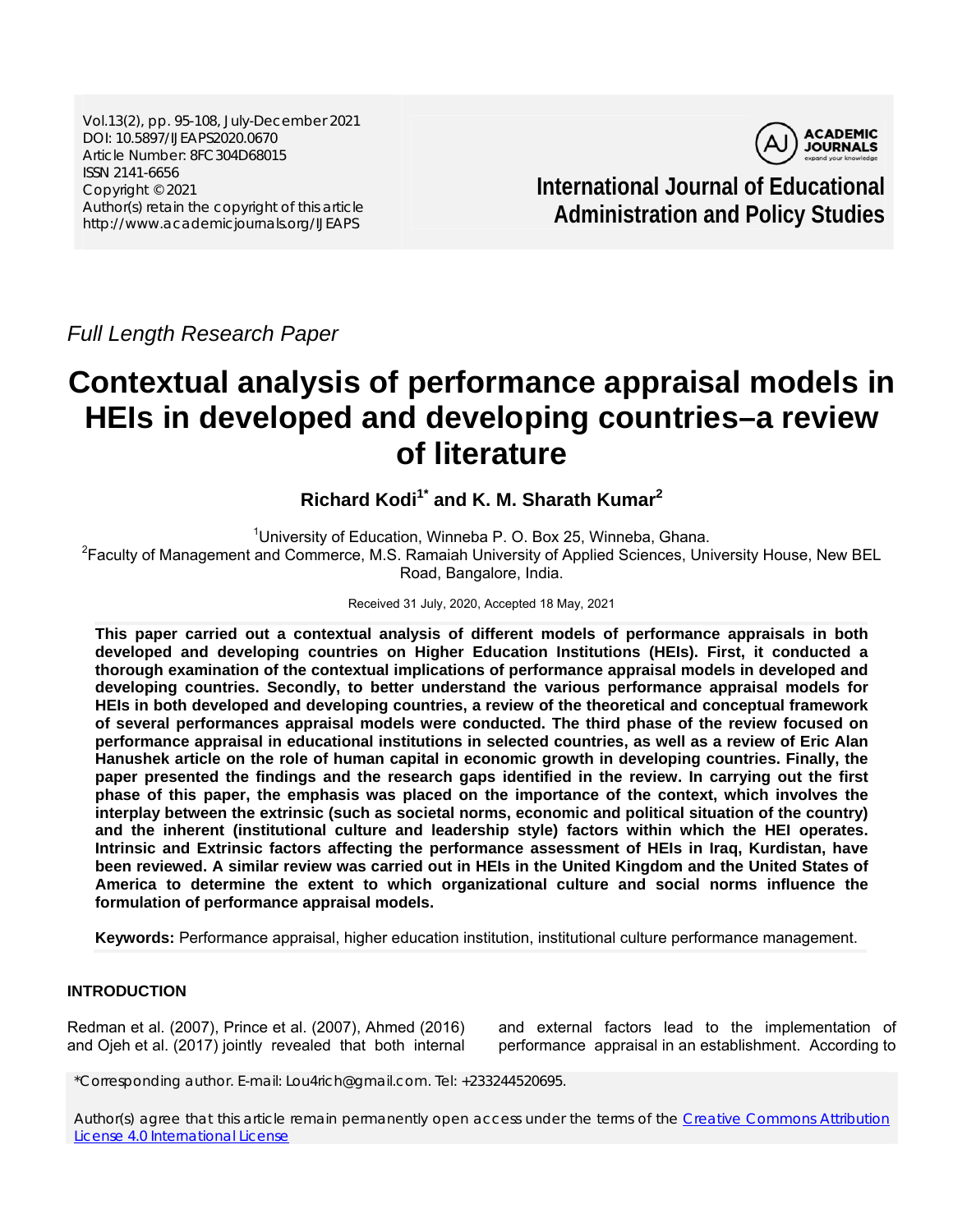empirical evidence (Avery and McKay, 2004 Ojeh et al. 2017; Dauda and Luki, 2018), there is a split in opinion on performance appraisal among authors and experts. For example, Dulewicz (1989) sees performance appraisal as a planned and intermittent interaction between an employee and supervisors. This is carried out with the sole objective of determining and orchestrating relevant activities to enhance and boost the productivity of the employee indicated that performance appraisal is a process whereby supervisors examine the employees' output via a question and answer session. Lawrence (2014), on the other hand, sees performance appraisal as a means of assessing the productivity of workers in an organization, geared towards the identification of strong and weak points to boost efficiency. According to these experts, regardless of the model used, performance appraisal is critical for institutional performance.

However, on the contrary, Boachie-Mensah and Seidu (2011), Armstrong and Baron (2005), as well as Bohlander and Sneel (2004) strongly objected to the notion that all forms of models are instrumental to institutional higher performance. The authors indicated that unless the establishment orchestrates groundbreaking or context-driven administrative schemes, the organization would never stay ahead of its competitors. In effect, these experts thought that just any model cannot work. Administrative staff developing the model must incorporate components that impress on the minds of employees that will fast track their personal development and heighten professional qualification. Workers are likely to support the model. If employees suspect that the model places much emphasis on exposing their weaknesses with little contribution to their progress, this would likely recoil and resist the model. Hence, a group of experts (Anthony, Perrewe; Kacmar, 1999) asserted that if the model is transparent and workers can decipher its benefits, it will boost their confidence and support.

Given the controversy surrounding performance appraisal models, numerous models are formulated and orchestrated with varying degrees of success. This has resulted in the formulation of several models of performance appraisal in developed and developing countries to orchestrate the most effective approach to performance appraisal (Redman et al. 2007; Ahmed, 2016; Dauda and Luki, 2018). Owing to the aforementioned, smart administrative personnel around the world often review and critically examine various types of models around the world to formulate a practical, result-oriented and contextually driven performance appraisal in their organization. This forms the nexus of this paper.

The primary objective of this paper is to conduct a comparative analysis of several models of performance appraisal in developed and developing countries. The analysis is structured as follows: First, the contextual

implications of performance appraisal models in developed and developing countries are examined; second, theoretical and conceptual underpinnings on performance appraisal were reviewed; the third phase of the review considered the performance appraisal in the selected countries, which was critically reviewed and analyzed in connection with what influences the model and its effectiveness in achieving the sole objective of performance appraisal; and fourth, which is the last segment of the paper, comprises the conclusion and gaps identified in the review.

#### **METHODOLOGY**

To conduct a thorough examination of the contextual implications of performance appraisal models in developed and developing countries, ten studies were chosen that used the hypothesis test to establish a link between several components of institutional culture and the extent of the relationship between the constructs, such as the involvement of both staff and supervisors in providing input during the performance assessment process, the level of system satisfaction, academic staff motivation, and support for top management. Furthermore, to better understand the various performance appraisal models for HEIs in both developed and developing countries, a notable model by Winston and Creamer (1998) was reviewed, on which a record number (64%) of studies on the appraisal system for this paper underpins their study.

A hypothesis was developed to critically examine the relationship between institutional culture and the various ways in which the performance appraisal system is used at the institution. Inferential statistics in the form of Pearson Correlation Coefficient (r) in Statistical Product and Service Solutions (SPSS) version 21 were used to determine the type of relationship that existed between the various components of institutional culture and effective performance appraisal systems from ten (10) articles. The paper reviewed some articles by Eric Alan Hanushek, an economist who has written extensively on public policy, with a focus on educational economics.

#### **LITERATURE REVIEW**

#### **Contextual implications of performance appraisal models**

A review of the literature reveals that the context which comprises the interplay of internal and external factors, within which an institution found itself alongside the prevailing societal norms and economic situation in a Country exerts much influence on its approach to performance appraisal models. For example, due to a variety of factors, the administrative staff of HEIs in Iraq, Kurdistan, an autonomous region of Iraq (developing country), was unable to develop an effective performance appraisal model. The High Education, Scientific Research Ministry (MoHESR, 2010) and Ahmed (2016) said that Iraq's higher education system is "disorganized, and it has no accountability, democracy and transparency in its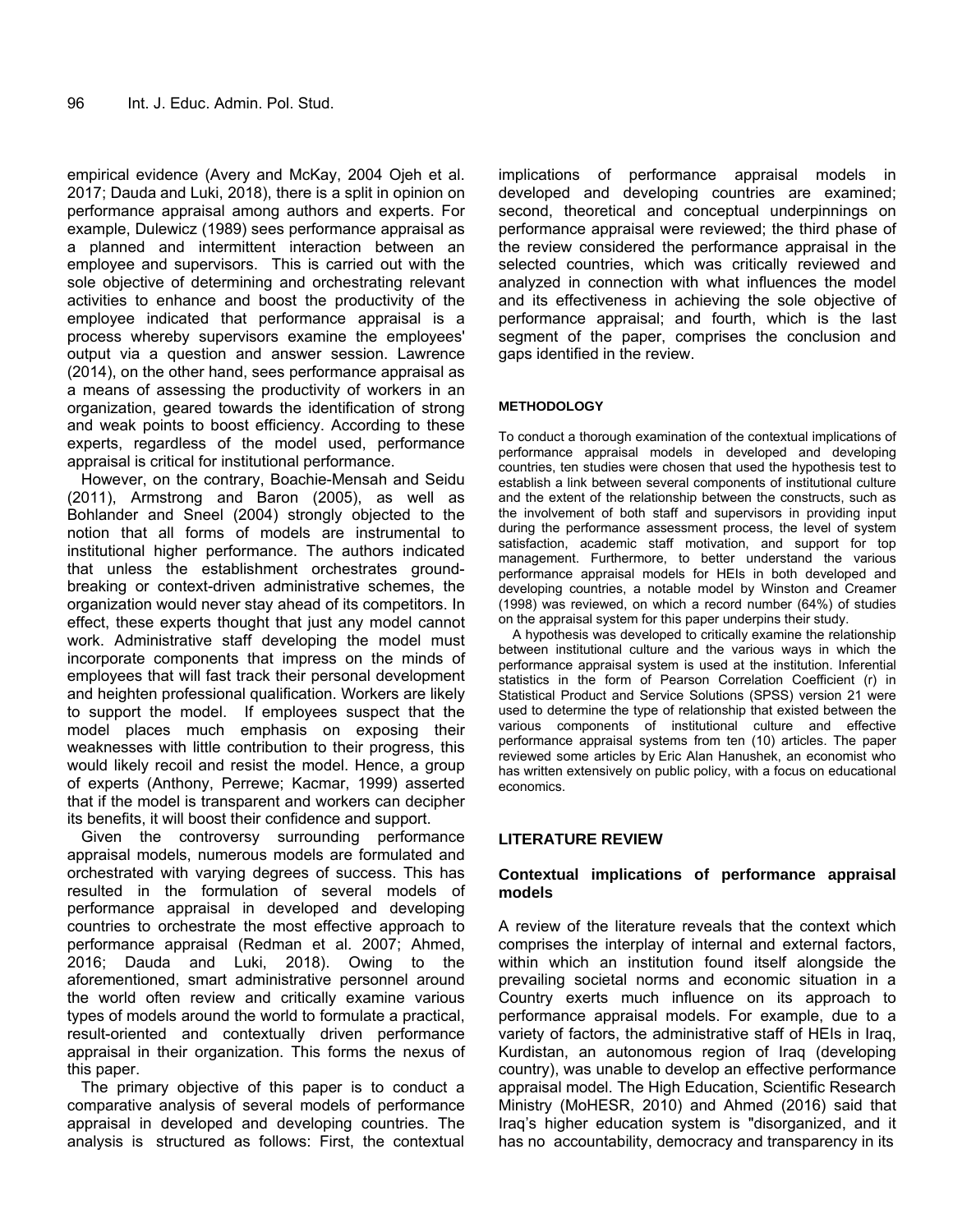hierarchical management structure." Moreover, World Bank (2000), Blackmore et al. (2009) and Aslam (2011) asserted that Kurdistan lacks highly qualified and motivated HEI faculty members and well-established mechanisms to effectively evaluate staffs' performance due to the decades of military and political upheavals and the resulting economic downturn and uncertain circumstances.

The formulated performance appraisal was later discovered to be ineffective because the model stipulates a mono approach to assessment. Rasheed et al. (2011) and Ala'Aldeen (2013) reported that with the existing model, Deans (managers in HEI) evaluate lecturers without their knowledge or participation. This report, according to Rasheed et al. (2011) and Ala'Aldeen (2013) is a secret endeavour performed annually via the completion of the Annual Confidential Report (ACR) form. Ala'Aldeen (2003) reported that students were not allowed to participate in assessing or appraising their lecturers. Moreover, the entire process lies with the Dean and whatever he or she reports is final.

However, MoHESR (2010) felt the model was ineffective and reviewed it by deploying new mechanisms to adequately evaluate and improve lecturers' efficiency in the faculties. Lecturers are required to attend workshops, seminars and conferences during a year. The newly formulated model also requires lecturers to give three presentations about the state of academic endeavour in their professional career. The model also stipulated that lecturers should prepare their lectures well in advance so that a proper assessment can be made regarding the objectives and goals for each course and the extent to which the lecturer develops a creative learning environment. To the surprise of many lecturers, the students were formally grafted into the performance appraisal model. Students are required to critically assess and evaluate the teaching staff and provide the administration with feedback which is considered by the Ministry of Higher Education and Scientific Research (MOHESR) as critical to effective evaluation and assessment of a lecturers' performance. The students can readily provide the administration with firsthand information regarding teaching staff.

According to MOHESR-KRG (2010) and Ahmed (2016), the newly formulated appraisal model was rebuffed by several lecturers at UoS as an imposition of Western ideas on them. Mellahi (2006) indicated that in the Middle Eastern countries, performance appraisal is viewed from the perspective of improving the loyalty of a subordinate to his superior. This means any model measuring the performance of a lecturer through the quantity and quality of his or her research activities and teaching practice will be resisted. An extensive study by Appelbaum et al. (2011) on performance appraisal in the Middle East, Arab nations in general, findings revealed

that there is little transparency when performance appraisal is conducted every activity is confidential. Lending credence to this conclusion, Weir (2000) asserted that in this region of the world, employees are often not informed or in the dark regarding why they are being punished or suspended at work.

In effect, both the internal and external factor influences make it difficult for MOHESR to formulate a model based on the principles of justice, fairness and ethics, which are highly instrumental to human resource development and enhancement of professional performance. It must be noted that the environmental factors influencing the performance appraisal model in Asian countries are vastly different from Arab countries. Shen (2004) indicated that because of the deeply etched culture of "saving face", which means helping others save embarrassing situations or providing constructive assistance to others so would be at ease. Japanese institutions value group meetings where both the employee and the supervisors are fully aware of the entire process of performance appraisal. Unlike the Arab countries, in Japan, workers are provided timely feedbacks on their strong and weak points to foster career development. Similarly, in India, Amba-Rao (1994) argued that performance assessment in several establishments is inherently characterized by ample and timely feedback of results to workers so that they can decipher areas that need improvement and concrete areas that are already doing well.

In developed countries such as the USA and the UK, performance appraisals were not initially used for measuring professional staff whether in the business or educational sector. It was originally used to assess military personnel to ensure that the required standard of operation. Wiese and Buckley (1998) indicated that it was later introduced to other sectors within the framework of blue-collar jobs. The authors posited that administrative staffs were not included in the system. The performance appraisal model in those early times in developed countries employed a scoring system for appraising individual workers. The model was designed to focus primarily on the past actions or performance of workers without any strategic influence on future activities, goals and career development. It must be noted that even in developed countries such as the USA and UK, there was little input from the workers, the system was not transparent initially, moreover the entire process is controlled by the supervisors and a top-down rigid framework.

However, in recent times, there is a major paradigm shift on the performance model with much emphasis on transparency and feedback in developed countries. Furnham and Chamorro‐Premuzic (2004) indicated that most corporations now include administrative staff and professionals in performance appraisal models.

Takeuchi et al. (2007) as well as Smith and Collins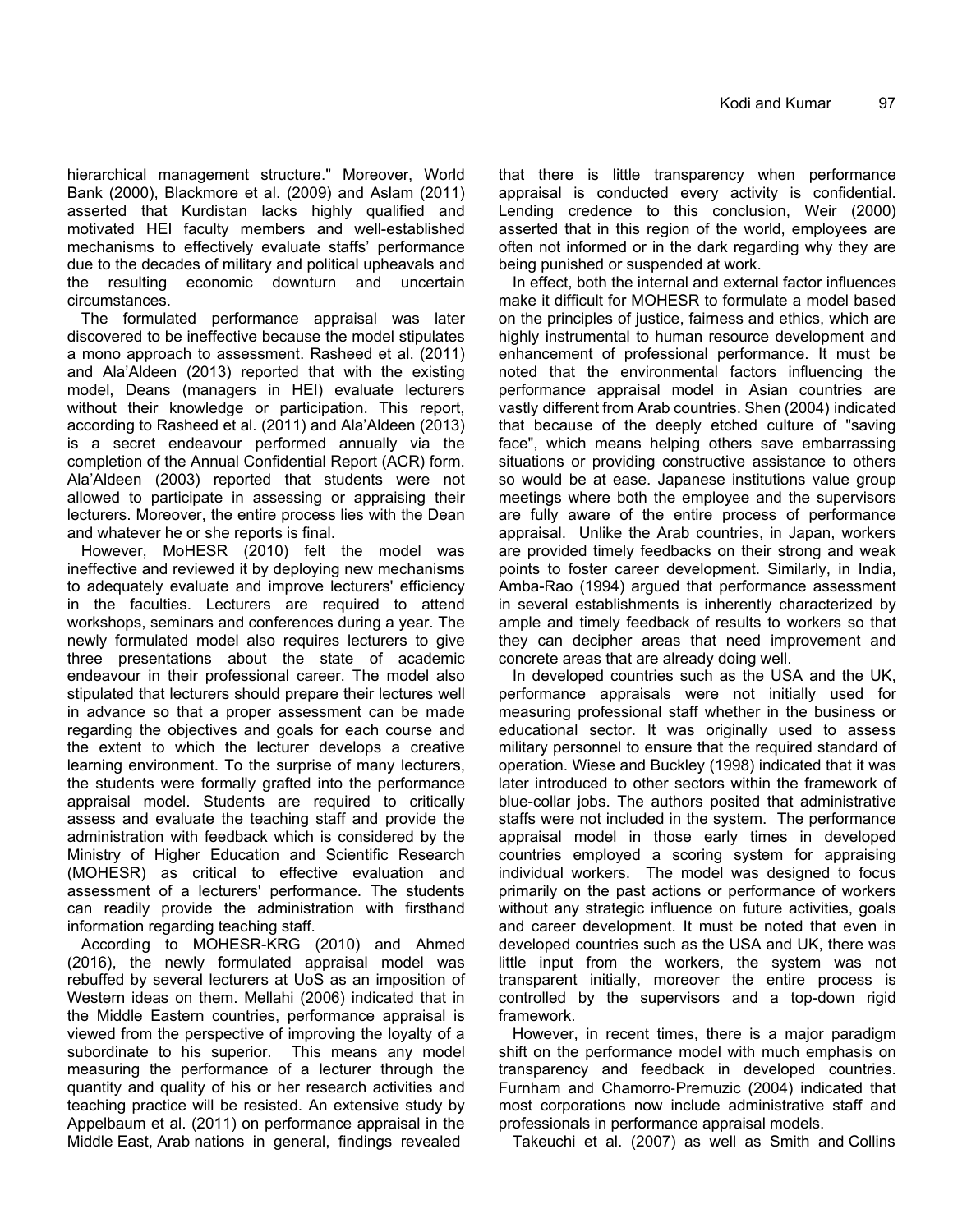(2006) argued that, instead of the interpersonal type of interaction between the character and traits of employees and administrative control, which may result in less understanding of the actual performance of individual employees, some corporations do not use in-person assessments that emphasize the professional development of employees, learning opportunities. What contributed to the implementation of models with administrative purpose was McGregor's (1957) theoretical underpinning tagged "Management by Objectives". In his assertion, McGregor places a great deal of emphasis on the assessment of workers on the rationale of short-term objectives, determined and implemented by both the supervisor and the staff, instead of a model solely controlled and coordinated by the supervisor, based on the personal characteristics and characteristics of individual workers.

A closer examination of the modern performance appraisal systems in several countries, both developed and developing countries, according to Murphy and Cleveland (1995) and Ahmed (2016), reveals that it is universally accepted as a critical component of managing human resources in organizations and educational institutions. Brudan (2009) posited that most of the models operative in several organizations now employ an interactive forum between individual, operational and organizational aspirations and goals alongside the introduction and growth of strategic performance appraisal models. According to Brudan (2009), this has led to the introduction of a Balanced Scorecard to integrate workers' career development with the results as dictated by the framework of assessment models. This is carried out with the sole aim of maintaining a competitive edge because both the strategic system of appraising staff and the structure of operations are compatible.

In brief, performance appraisal has become ubiquitous in the developed and developing world. Though, some experts such as Lucas and Katdare (2006), Redman et al. (2000) felt it is entrenched in the developed countries such as the UK and USA, empirical evidence and the review so far revealed that it is also operative in several other countries around the world.

Snape et al. (1998) indicated it is entrenched in Hong Kong, Brutus et al. (2006) posited that it is prevalent in Argentina and some countries in the Americas. Arthur et al. (1995) intimated that African countries such as South Africa are also enjoying the impact of the performance appraisal model in both public and private institutions. India, according to Lawler et al. (1995) and Lawler et al. (2012), is not left out in the benefit accruing from performance appraisal in Institutions.

At this juncture, it is essential to consider critically the nature of different forms of performance appraisal in developing and developed countries to analyze strengths and weaknesses in each of the models. The analysis

brings to the fore, features that are inherent to the functional, practical and result-oriented performance appraisal model. However, before the analysis of the various forms of performance appraisal models, it is pertinent to discuss some theoretical underpinnings of performance appraisal and management to underscore its relevance within educational settings and contexts.

#### **Control theory of performance management system**

An analysis of the control theory was carried out because the performance appraisal model represents an essential and important aspect of human resources management, with the sole aim of harmonizing and improving the performance of employees and teams to the end of the improved institutional performance reflected in the career development of staff and academic prowess of students. The Performance Management System therefore measures, identifies and develops an institution's overall performance (Aguinis et al., 2011).

The theory of control was proposed to define different forms of control between both the institution as well as its systems. The control system, as per Barrows and Neely (2011), is designed to bring all processes within an entity in line with the overall goals, objectives and focus of an institution. Therefore, control mechanisms should then be laid down at all levels of an establishment from the viewpoint of control theory. The various aspects of controls designed to accelerate the achievement of the Institution's overall goals and objectives are stated as follows from the theory: structure of an institution; policies and standards capable of monitoring the equilibrium of behavior patterns within the organization; structures coordinated to assess institutional performance.

Dwivedi and Chetty (2016) asserted that the organization's controls must always connect with the organization's strategic objectives and goals. Neely and Barrow (2012) also posited that an institution's control system has three parts as outlined below.

1. Behavioral control: The organization or appraiser monitors and evaluates employees' activities per the stipulated standards of functioning within the establishment to achieve the spotlight of this method of control.

2. Output control: Under this scheme, the performance of employees depends on the standards of sanctions and rewards of the institution.

3. Input control: This method is used during the hiring process to pick and assess the training needs of the workers per Krausert (2009) who suggested that this program relies on the existence of necessary skills and competencies of the institution's workers meeting the standard required.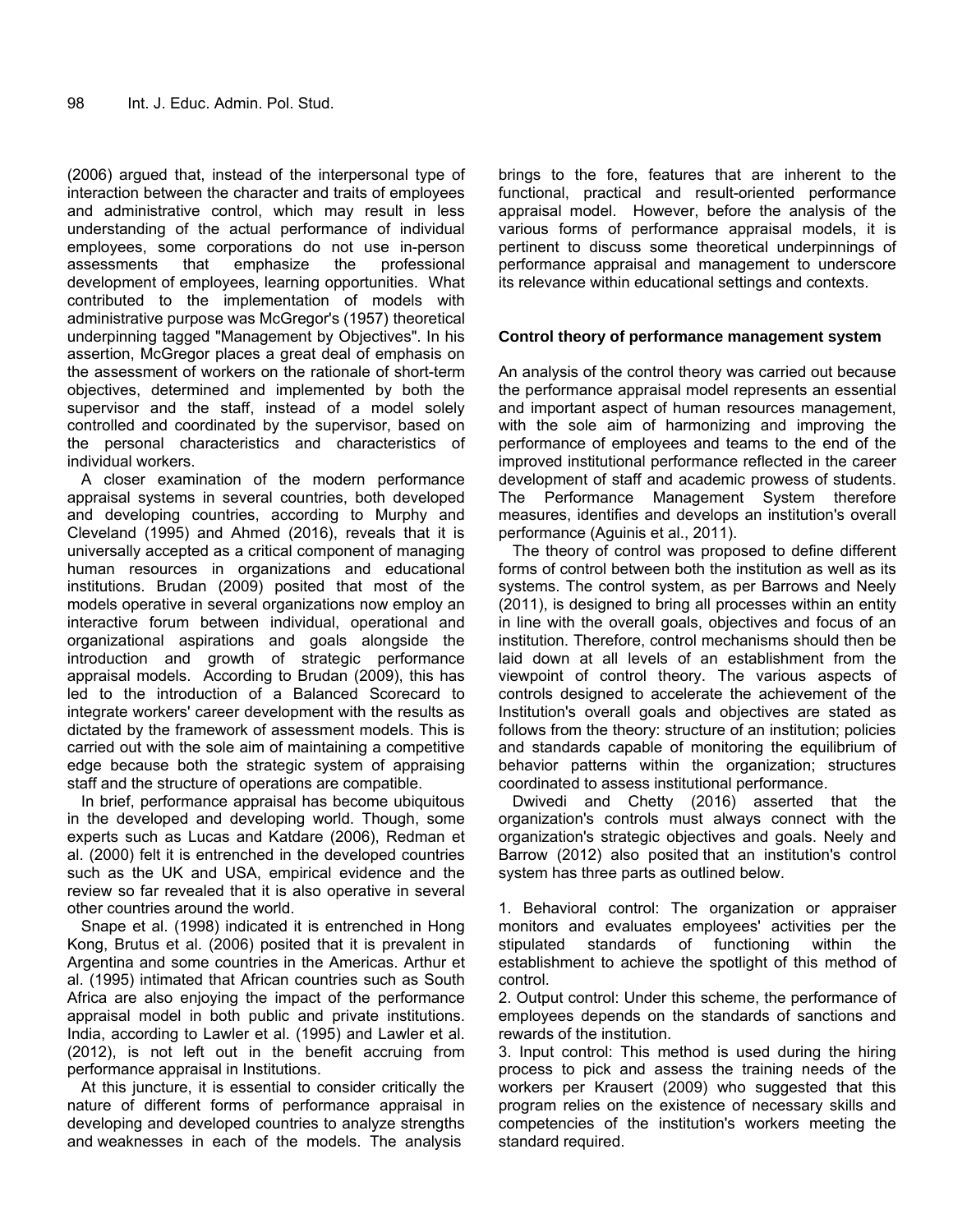**Complete Incomplete** 

| <b>Ambiguous</b>   | Behavior Control, Output | <b>Output Control</b> |  |  |
|--------------------|--------------------------|-----------------------|--|--|
|                    | Control, or both         |                       |  |  |
|                    |                          |                       |  |  |
|                    | <b>Behavior Control</b>  | <b>Input Control</b>  |  |  |
| <b>Crystalized</b> |                          |                       |  |  |
|                    |                          |                       |  |  |

**Figure 1.** Control Theory of Performance Management System. Source: Krausert (2009).

In other words, the worker's built-in skills and knowledge must be in line with the organization's preferred level of competence before the recruitment and training programmes.

#### **Control theory of performance management system**

In the study, Shell (1992) made a remarkable assertion that organizational culture, standards, structure, administrative capacity and policies play a role in making such control mechanisms effective as depicted in Figure 1. Fundamentally, an Institution can achieve a competitive advantage by enhancing its performance through improved staff motivation (compensation), capacity (training), and workplace environment participation.

#### **Performance appraisal in developed countries: UK**

Despite the longstanding existence of the performance appraisal model in the United Kingdom, its relevance to heightening staves' development and organizational performance is still open to controversy. Literature reveals that there are several pockets of resistance to performance appraisal models in the UK. For example, Prahalad and Hamel (2010) and Dwomoh et al. (2014) asserted that over 80% of the corporations and establishments in the United Kingdom are in one way or another resisting performance appraisal with the argument that it does not necessarily motivate workers.

However, another study by Bowles and Coates (2009) discovered that over 68% of 48 corporations in the United Kingdom indicated their agreement and acceptance of the prevailing performance appraisal model in the UK. Providing additional insight into the matter, indicated that the institutional culture or approach to performance appraisal often dictates acceptance or rejection on most of the prevailing models in the UK. Notwithstanding, Jozwiak (2012) indicated that performance appraisal has become an intrinsically integrated aspect of Institutional management.

According to Jozwiak, over 80% of human resource professionals including the Chartered Institute of Personnel and Development in the UK, agreed that performance appraisal and management is crucial to the public sector (including the educational sector) productivity and become the focal point of all HR management practices.

Adducing reason for such development, Horton (2006) outlined five major reasons as indicated below:

1. Several political regimes in the OECD desire to attain competency in the economy;

2. Public offices are expected to be occupied by highly professional state officials;

3. Initiation of a strong competition between non-Government institutions and Governmental agencies;

4. More transparency and openness is demanded by the citizenry;

5. The insistence of both Government and non-Governmental Institution on highly effective regimes and systems.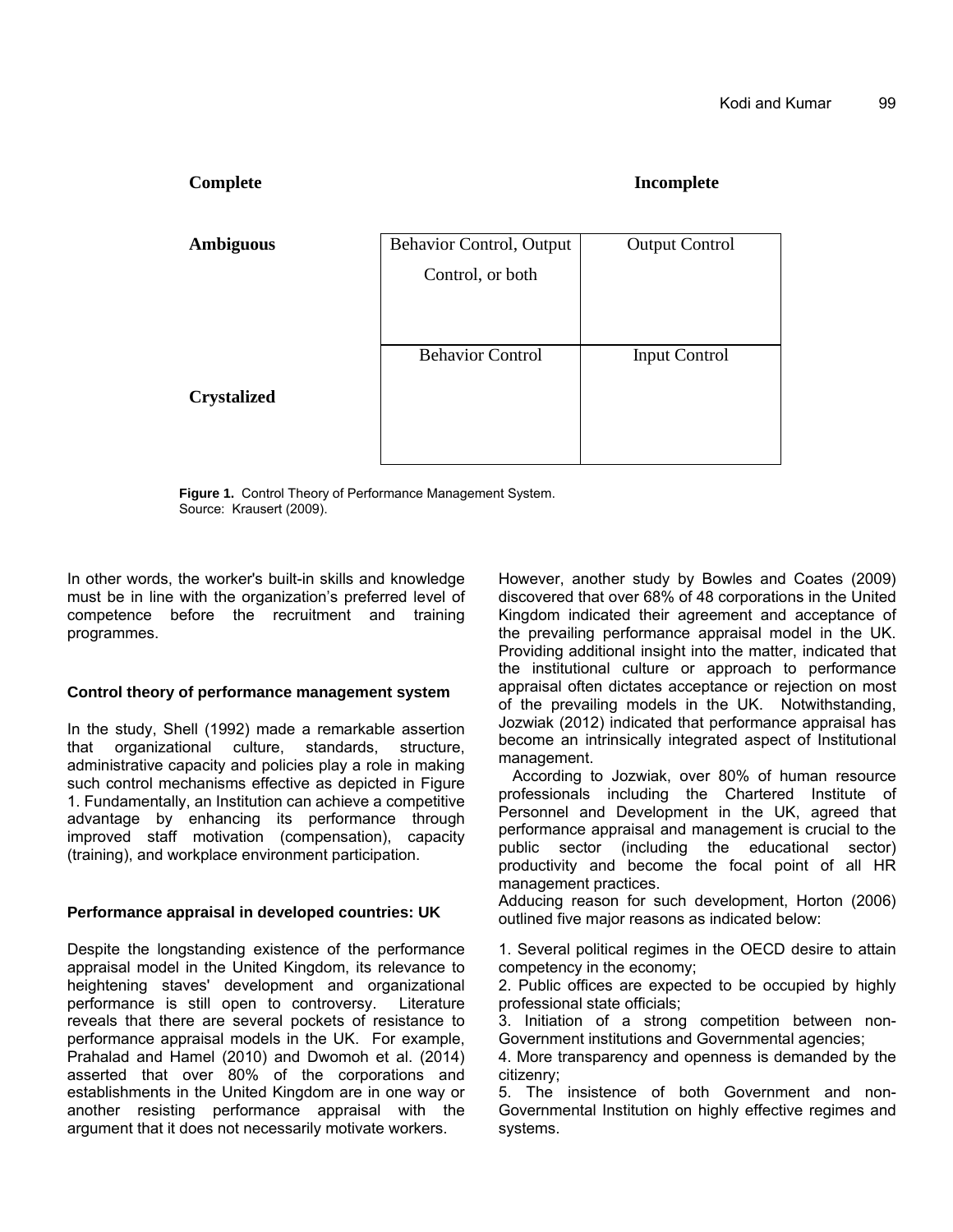As a result, the new model of performance appraisal took sway in the United Kingdom with much emphasis on Institutional productivity and staff development. According to OECD (1995 and 1999) reports, every organization within the UK is expected to conform to the new performance appraisal with the following standard:

1. Shall be well-formulated to ensure proficiency;

2. Benchmarks for staff outputs should guide formal activities;

3. Employee evaluation models should determine staff and institutional outputs

At this point, performance appraisal was mandatory by all establishments and it should be carried out regularly. Employees are regularly assessed to fine-tune their productivity, improve personal development through incentives and additional training requirements. As indicated earlier, employees were unaware of the assessment process in the UK, but with the new model, both employees and supervisors are actively involved.

Due to this emphasis by OECD, Horton (2006) indicated that over 90% of private corporations regularly conduct employees' performance appraisal while 100% of the public institutions are actively carrying out performance appraisal. In the new model for performance appraisal, the top-down approach to assessment is minimized because staffs are not privy to what is recommended regarding them and this paves way for the caprices and whim of supervisors.

However, Horton indicated that with the new approach, self-appraisal is encouraged and it opens a large door of opportunity for staff to take the bull by the horn and dictate the course of their assessment.

Further expanding the efficiency of performance appraisal in the UK, the Audit Commission was launched in the 1990s to critically examine the level of compliance by public institutions to the new model through publications. The commission standards were based on the following premise:

1. Descriptive and numerical approaches should determine the productivity level of Institutions;

2. All Institutions and establishment should regularly publish comments on the individual staff output and organizational output;

3. All Institutions should acknowledge the improvement in requisite skills of individual staffs with the sole aim of motivating them into increased performance;

4. In connection with HEIs in the UK, literature (Redman et al., 2000; Simmons, 2002) revealed that it is structured into two broad categories, namely, Stewardship-based models and Agency-based models.

In his study, Dauda and Luki (2018) posited that the

Stewardship based model approach entails results that last for a long period and are influenced by organizational culture and awareness of the Society. Agency-based models, on the other hand, is primarily concerned with short-term results and influenced by regular assessment and appraisal. A critical appraisal of the two models revealed that the agency-based model is gaining an upper hand, although a blend of the two models is used in HEIs of the UK. This paper also discovered that due to the organizational culture of a certain corporation that dealt with long-term and complex objectives, administrative staffs are interested in the stewardship performance appraisal model.

By implication, it means those with short-term goals and objectives favour the agency-based model. Whereas institutions with both short-term and long-term goals, the objectives favour a hybrid model comprising both the stewardship and agency-based models. The review of the UK reveals that incumbent on the circumstance and context of each HEI, a model can be formulated to determine both individual and organizational outputs.

#### **Performance appraisal in developing country: India**

Chowdhury (2008), Kumar and Singla (2014) as well as Sing and Vadivelu (2016) reveal that India has a long history of actively assessing staff performance because the performance appraisal model is readily accepted by several corporations. Chowdhury (2008) indicated that some of the prevailing models in India place much emphasis on individual staff's work output, of which incentives are given to those who performed very well while those underperform are punished.

However, Chowdhury criticized some of the models as putting too much power into the supervisor's hand so that his interest is treated as paramount; staff interest is relegated to the background. Lending credence to Chowdhury submission, Jain and Ratnam (1994) and Sing and Vadivelu (2016), stated that the societal norm in India influences the model because "hierarchy and inequality" is an inherent feature of Indian society. Moreover, Kanungo and Mendonca (1994) indicated that most of the employees prefer a cordial relationship with their supervisors, thus, entrenching the hierarchy and inequality gaps.

Considering the above-mentioned flaws of modern performance appraisal, a recent establishment in India rejected it and launched a new model that places a strong emphasis on transparency, equality, and the personal attributes of employees. As a result, most of the establishments favor an appraisal system that emphasizes self-assessment which allows both the supervisor and the employee to actively participate in the assessment process. Sing and Vadivelu (2016) and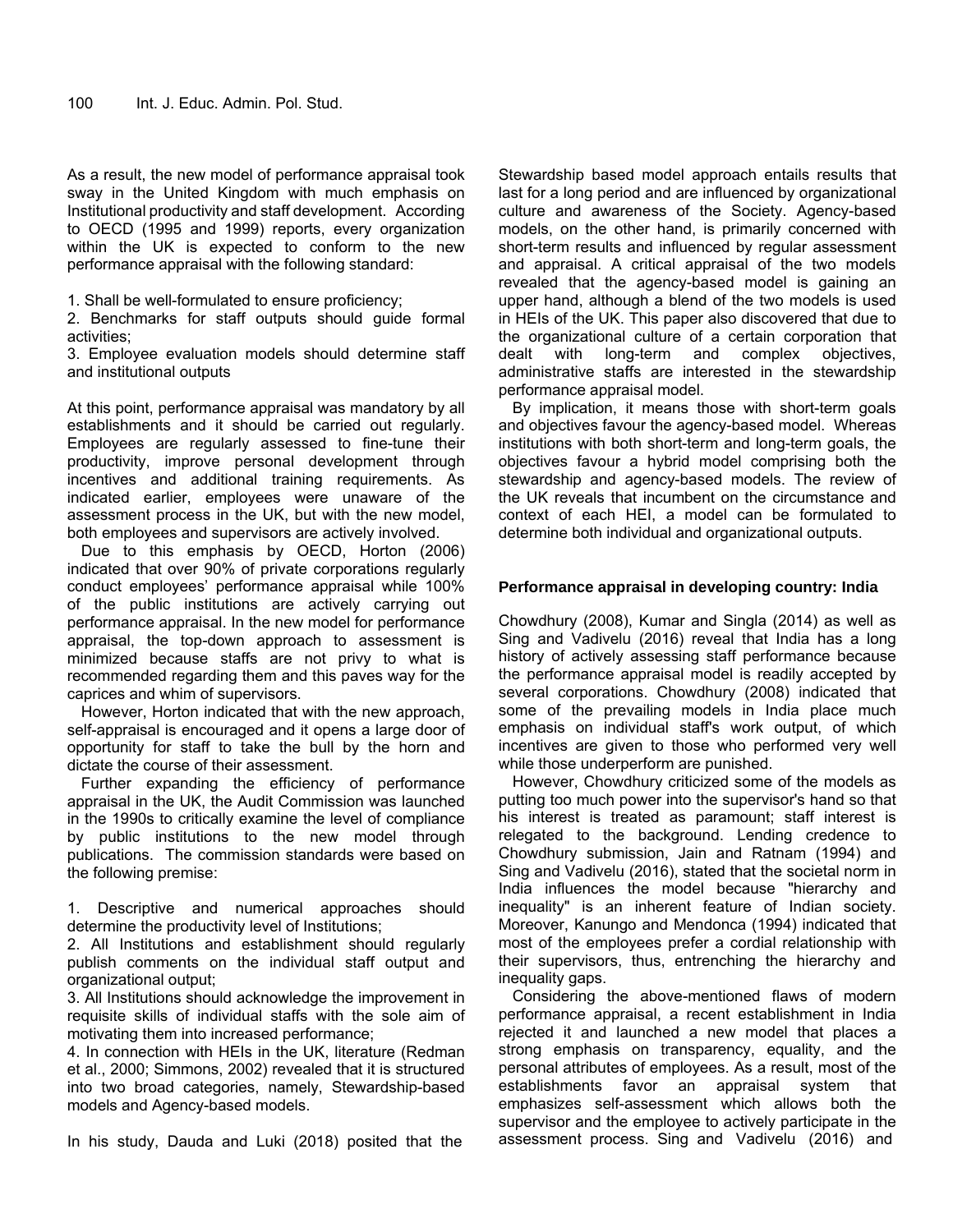

**Figure 2.** Conceptual Framework on Performance Management Framework. Source: Adopted from Auginis (2007) and Ayentimi et al. (2013).

Dauda and Luki (2018) intimated that at present most of the corporations in India follow the new model even though certain administrative staffs, especially those liking the contemporary performance appraisal are generating heated debate on the effectiveness of the new model.

#### **Appraisal in developing country: Ghana**

At present, performance appraisal in Ghana is highly transparent and entails the active involvement of the supervisor and the staff. Being the fulcrum of all educational activities, the Ghana Education Service (GES) coordinates all activities on performance appraisals. A closer look at pictorial illustrations in Figure 2 reveals that performance appraisal for education in Ghana follows Auginis (2007) and Ayentimi et al. (2013) model. As depicted in Figure 2, the first practice is Pre-Conditions.

The performance appraisal section deals with the two key prerequisites for efficient performance management, namely: ample knowledge of the appraisee task; adequate knowledge of the Institution's goals and missions. This means that the evaluators who complete the form of GES's performance management system must have great knowledge of every aspect of the curriculum and other aspects of the profession.

The next phase is previously explained in Performance Planning because it covers the first phase of ME-SPRASO1. According to Aguinis (2007) and Newman and Milkovich (2008), both the instructors and the supervisor communicate to review the framework for what to do and how to do it. The supervisor will therefore critically examine the behaviors, development plan and performance useful to the performance management system integrated process.

The next phase is performance execution, described as a phase of action by both Newman (2008) and Aguinis (2009) solely to demonstrate competence and produce positive results together with good behavior, within the framework of the predefined set of requirements.

The fourth phase of the performance appraisal process is where the supervisor and the staff decide whether the desired outcome or objective is met. The activity of the employee is assessed. This segment of the procedure is critical since any outcome achieved for this segment serves as the basis for the following phase, as indicated by Pierce.

The performance review is where the formal assessment process is conducted because the activities of the employee concerning achievements, performance and development plans will be reviewed. The sixth phase includes compensation, sanctions or reward. It coincides with ME-SPRASO1's fourth section. Several authors, including Newman and Milkovich (2008) and Ayentimi et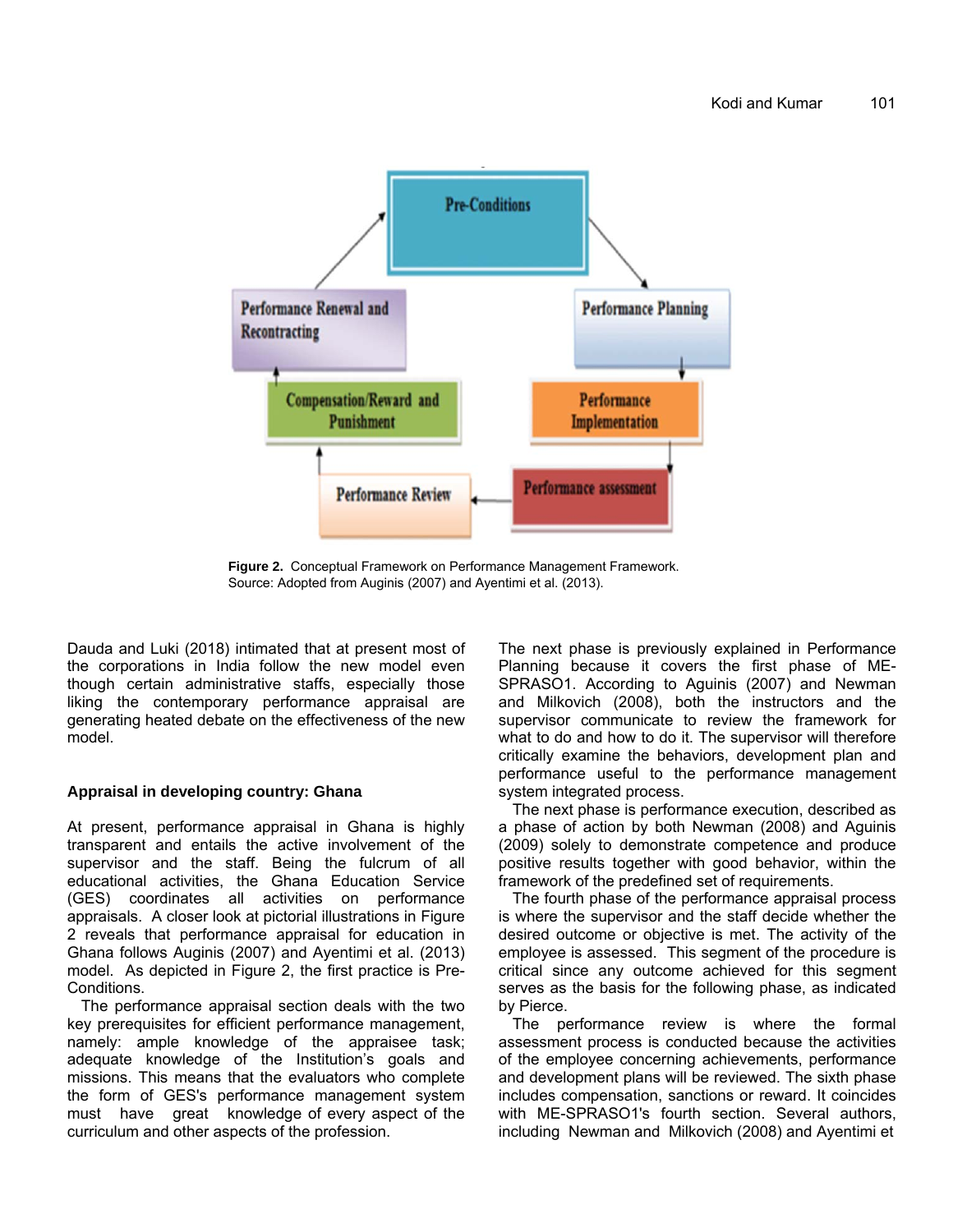al. (2013), have asserted that, at this stage, "all forms of tangible services and benefits, as well as financial returns received by employees, are considered to be part of the employment relationship." Consequently, Stone (2005) indicated that penalties may be enforced if the performance outputs are negative and this will serve as motivation because the employee will decipher that penalties will be removed if his performance improves and the employee will be able to benefit from compensation and other benefits.

In Figure 2, the last part concerns re-contracting and renewal of performance according to Ayentimi et al. (2013), the final phases of management systems in performance. However, the only difference is that "the stage of re-contracting and renewal stage takes advantage of the insights and information derived from previous stages." This section reflects the performance plan segment. Though this is the last section of a review year, at the beginning of a new year, the process begins again. In seven time-tested practices, therefore, it is essential to keep the performance management system in line with the overall advancements in organizational performance.

A systematic review of 50 studies drawn from developed and developing countries, as depicted in Graph 1, is very revealing as far as the relevance of performance appraisal is concerned within differing HEI's contexts worldwide. To achieve scientific rigour and to make a significant contribution to knowledge, existing studies are categorized based on a conceptual, theoretical and methodological framework. A comprehensive search for the related study was performed similarly to previous studies by Kim et al. (2012), Hence, peer-reviewed articles from reputable sources such as Emerald, EBSCO and ProQuest databases were used for the review.

A closer study of Figure 3 reveals a positive trend in connection with the implementation of performance appraisal in both developed and developing worlds. In 2007, fewer articles (8) discussed performance appraisal within HEI's. However, in 2013, it rose to 71 and interest in performance appraisal within the HEI context gained wide acceptance with articles rising to 100 in 2019. Findings of several studies (Kemper, 2005; Flaniken, 2009, indicated fierce competition within the HEI landscape led to increased demand for a higher standard of accountability from staffs and management of HEI's by the stakeholders including students, public officials and the general public.

However, in-depth analysis of the selected existing studies reveals that while some experts and HEIs management sees performance appraisal as evaluative (Alexander, 2000; Kemper, 2005, Becket and Brookes, 2006; Cardoso, et al.*,* 2013), the others felt it should be directed more towards the professional development of staffs (Kambanda, 2008; Dechev, 2010) and yet others felt both approaches should be adopted to ensure holistic appraisal of staffs to the end of boosting staff motivation, enhance corporate communication and overall HEI effectiveness (Flaniken, 2009; Tuyishime, 2019).

#### **Critique of Winston and Creamer (1998) model**

The majority of the studies (78%) revealed that there is increased awareness and adoption of the performance appraisal system within the HEI context. Several institutions are confronted with difficulties in effectively applying the process within their context of the operation. Through a notable model by Winston and Creamer (1998), upon which a record number (64%) of studies on the appraisal system underpins their study, offers a practical approach to a successful implementation of performance appraisal system, several gaps limit its applicability within HEI's.

As depicted in Figure 4, Winston and Creamer (1998) theorized that the inclusion of the underscored seven components will ensure effective employment of the performance appraisal system. However, the findings of several studies (79%), as depicted in Figure 5, show that these lofty components are constrained by the following issues as shown in this study.

From the proposed research perspective, Figure 5 demonstrated the difficulty of effectively implementing the principles of Winston and Creamers' model of performance appraisal system because, as shown above, even though the model specifies the required standard or qualities a rater or supervisor should possess, some of the selected studies show that factors such as institutional culture (39%), fear of losing face (24%), influence of personal values and biases (16%), a variation of rating standards from one supervisor to the other (11%) and lack of support by management staffs (21%) limits the efficacy of the model. Notable among these studies is Flaniken (2009) study that demonstrated that the Institutional culture exerts much pressure on the success of performance appraisal irrespective of the lofty components of Winston and Creamer (1998) model.

In effect, critical attention should be given to the culture of an institution to ensure the effective application of the performance appraisal system since it dictates the extent to which most of the seven components will be employed. When Institutional culture is positive, it will compel raters or supervisors to conform to a lofty standard of performance appraisal, however, when it is negative, it erodes all other components in the model.

#### **Hanushek's perspective on the role of human capital in economic growth in developing countries**

Human capital is widely regarded as one of the most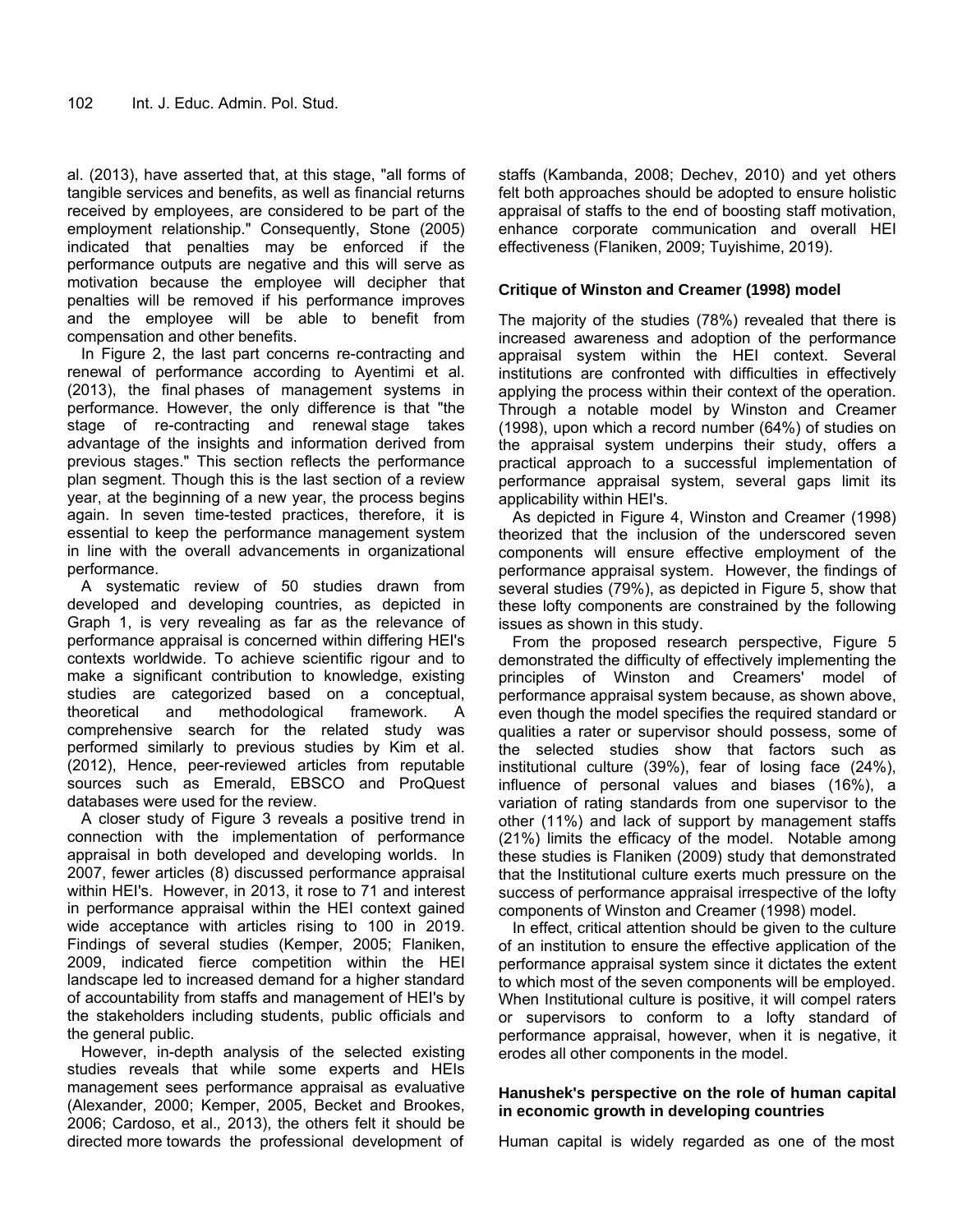

#### **Figure 3. (**Graph 1) Trend of studies on performance appraisal within HEI's context. Source: Author's Construct (X-axis: Calender years, Y-axis: Number of studies on performance Appraisal within HEI's Context).

important components of effective organizational productivity and the use of an appropriate performance appraisal mechanism is regarded as a key catalyst for increasing employee productivity. In this regard, each organization should establish an effective appraisal framework in order to facilitate the continued development of its employees. This is particularly important for HEIs in countries where performance assessment systems are inherently flawed. Hanushek (2003) succinct perspective is being explored by looking at the context and role of a few critical human capital practices, primarily related to employee performance appraisal, and its impact on the economic growth of developing countries.

Hanushek's assessment of human capital and its impact on developing-country economic growth emphasized four main themes in his argument: the level of population cognitive skills is closely linked to the improvements to long-term growth; in contrast to educational or cognitive skills, development policy mistakenly emphasized educational attainment; while developing countries have improved their educational attainment, they have not improved their educational quality; in developing countries, school policy should focus on improving both basic and advanced skills. Employee selection procedures, performance appraisals, rewards and benefits, employee training and development, and other human capital practices, according to Hanushek, often have a direct impact on organizational productivity and performance.Human capital practices are the primary option for any company to influence and train employees' abilities, attitudes, and actions to complete its work and, as a result, achieve institutional goals (Collins and Clark, 2003; Martinsons, 1995).

The focus in developing countries on human capital as a driver of economic growth has resulted in an overabundance of attention paid to employee productivity measurement.

First, HEIs must ensure that the assessment process to be applied is objective, useful, practicable, accurate, and understandable so that workers in the sector can generally accept the appraisal feedback. Appraisals should also be performed by individuals who are well trained and qualified.

Furthermore, rather than focusing on punishment and redundancy, it should be focused on specific goals aimed at individual and collective improvement. Ultimately, the appraisal system should not be treated in isolation, but rather as part of a broader reform of the entire public sector management system.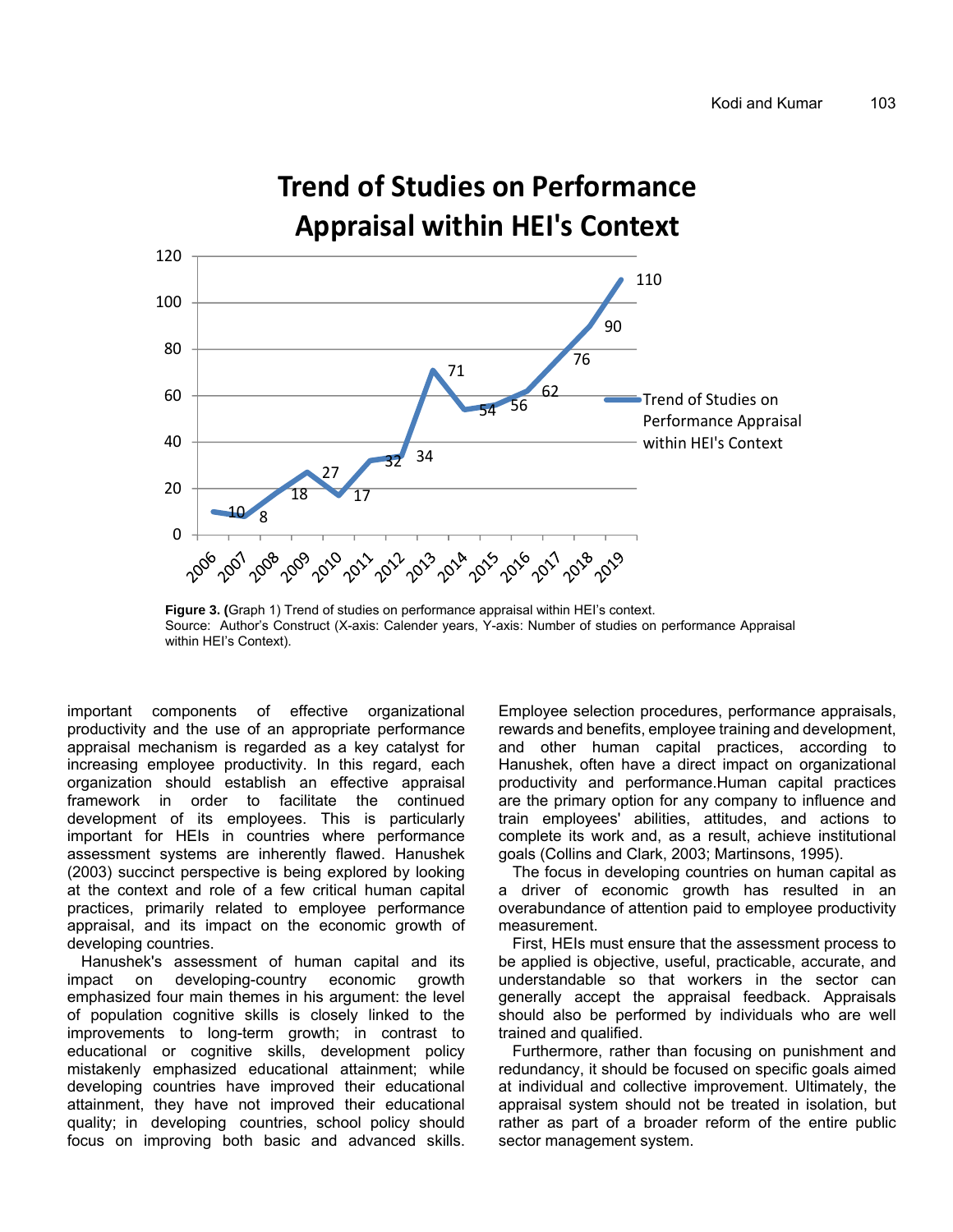

**Figure 4.** Components of Effective Performance Appraisal System within HEI Context. Source: Adapted from Winston & Creamer (1997).

### **Effects of institutional culture on effective performance appraisal**

A hypothesis was formulated in a bid to critically examine the relationship between the institutional culture as reflected in several ways in which the institution applies the performance appraisal system, such as the mode of communication and the involvement of both supervisors and supervisors in the performance appraisal process, the level of satisfaction and commitment of staff, the support of senior management of the Institution.

## **Hypothesis:**

 $H_0$ : There is no significant relationship between institutional culture and an effective performance appraisal system within HEI's context.

 $H<sub>1</sub>$ : There is a significant relationship between institutional culture and an effective performance appraisal system within HEI's context.

Inferential statistics in the form of Pearson Correlation Coefficient (*r)* in the Statistical Product and Service Solutions (SPSS) version 21 was initially used to ascertain the type of relationship existing between the various components of institutional culture and effective performance appraisal systems as shown in Table 1.

The Pearson Correlation Coefficient was run between 'institutional culture and effective performance appraisal'. Results shown in Table 2 revealed a correlation coefficient (*r*) of 0.672 (p≤.005) which is strong and positive. It means Institutional culture is an important factor in effective performance appraisal. Being the most compelling attribute of an Institution, its culture is highly shown as instrumental in the successful implementation of an effective performance appraisal system. The finding of studies by Flaniken (2009), Adu (2016), Turk (2016) and Niyivuga et al. (2019) lend credence to the finding of this review since demonstrated that Institutional culture is the essence of an organization and representative of its approach to issues within and outside the Institution.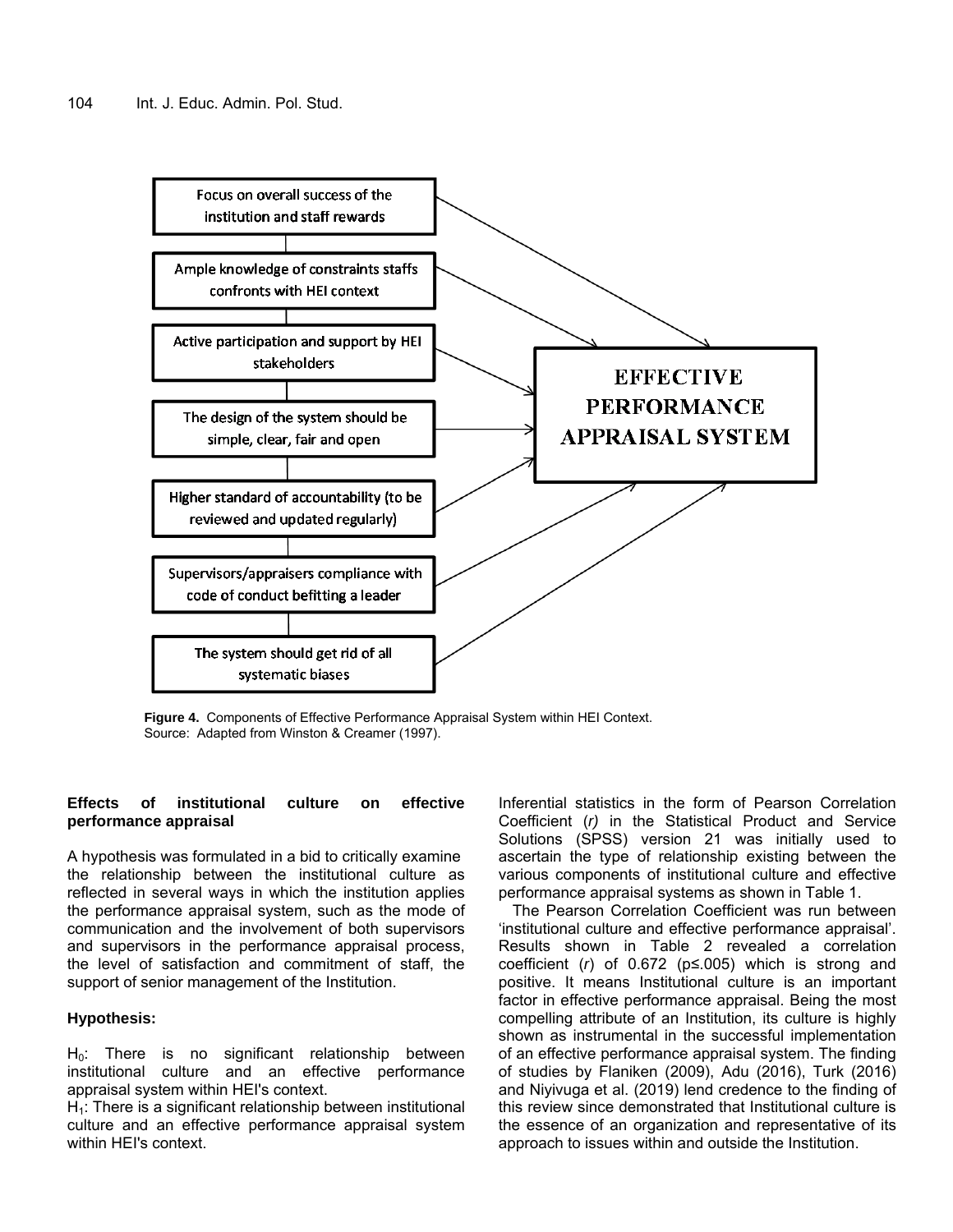# **Constraint of Effective Implementation of Performance Appraisal System**



**Figure 5.** Critique of Winston and Creamer's Model of Performance Appraisal System. Source: Author's Construct.

**Table 1.** Correlations (Institutional culture vs effective performance appraisal).

|                  |                            | <b>INCU</b> | <b>EFPERFORM</b> |  |  |
|------------------|----------------------------|-------------|------------------|--|--|
|                  | <b>Pearson Correlation</b> | 1.000       | $0.672**$        |  |  |
| <b>EFPERFORM</b> | Sig. (2-tailed)            |             |                  |  |  |
|                  | N                          | 10          | 10               |  |  |
| <b>INCU</b>      | <b>Pearson Correlation</b> | $0.672**$   | 1.000.           |  |  |
|                  | Sig. (2-tailed)            | 0.000       |                  |  |  |
|                  | N                          | 10          | 10               |  |  |

Where, N= number of studies; EFPERFORM=effective performance appraisal system; INCU=institutional culture; \*\*=correlation is significant at the 0.05 level (2-tailed).

Hence it exerts much influence on the extent to which the performance appraisal system can be successfully implemented and maintained. Institutional culture, according to the above-mentioned studies, also dictates whether the organization will succeed in buoying the overall productivity of the Institution and retain a competitive edge amidst its competitors. To accept or reject the hypothesis requires ascertaining the level of significance since it is established that there is a relationship between the two variables.

At this juncture, it is pertinent to test the level of significance using the Independent Sample t-test utilizing Statistical Product and Service Solutions (SPSS) version 21 as depicted in Table 2. A closer study of Table 2, reveals that the mean of Institutional culture (*M*= 4.3451, *SD*=1.4324) and the mean of effective performance appraisal system (*M*=4.2625, *SD*= 1.5245) show that the difference is statistically significant (*t*=1.8, *p*=.026).

Therefore, because p<.05, the null hypothesis was rejected and it was concluded that there is a statistically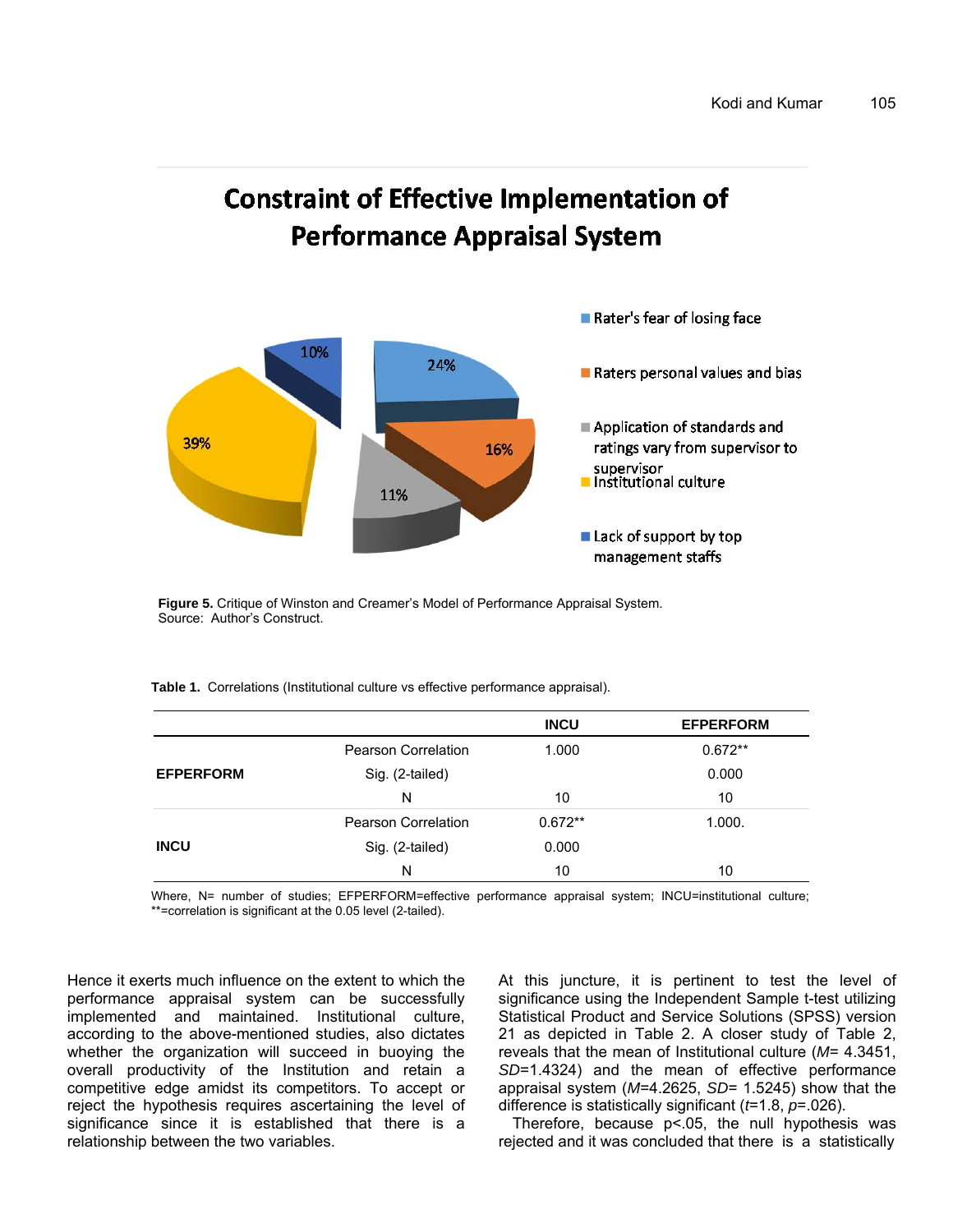| Variables                      | Levene's Test for Equality<br>of Variance |      | T-test for equality of means |      |             |            |                     |                                              |       |
|--------------------------------|-------------------------------------------|------|------------------------------|------|-------------|------------|---------------------|----------------------------------------------|-------|
|                                | F                                         | Sig. |                              | Df   | Sig. 2-tail | Mean Diff. | Std. Error<br>Diff. | 95% Confidence Interval<br>of the Difference |       |
|                                |                                           |      |                              |      |             |            |                     | Lower                                        | Upper |
| Equal variances<br>assumed     | 2.9                                       | 0.05 | l.80                         | 101  | 0.026       | 3.82       | 2.71                | 0.072                                        | 10.60 |
| Equal variances not<br>assumed |                                           |      | 1.79                         | 47.8 | 0.055       | 3.82       | 3.03                | $-0.272$                                     | 11.11 |

P<.05 (Significant difference).

**Source:** Review data (2019).

significant effect of an Institutional culture of an effective performance appraisal system. The findings of this review are consistent with the result of studies by Flaniken (2009), Turk (2016), Adu (2016) and Niyivuga et al. (2019) which emphasizes the importance of nurturing a positive Institutional culture within the HEI context to facilitate a higher standard of accountability, professional development of staffs and improvement in the overall productivity of the Institution to effective performance appraisal system.

#### **CONCLUSION**

A critical examination of the review so far revealed that performance appraisal is continually changing due to the ever-changing world. Most of the contemporary models of performance appraisal as shown in the case of the UK approach to the assessment of staff. Empirical evidence shows that these countries have launched concerted efforts by recent administrative staff to encourage selfassessment which emphasizes transparency and active involvement of both the supervisor and the staff.

Much effort was expended in Ghana to ensure that individual employees are aware of any conclusions reached regarding their professional ability and qualification. This in turn fosters heightened Staff and Institutional performance. Ample evidence was garnered explicating the weakness of Winston and Creamer's (1998) theory of performance appraisal system arising from little or no recognition of several components of Institutional culture. Incisive inferential statistics underscoring the instrumentality of Institutional culture in facilitating the application of an effective performance appraisal system was also touched. Graph and figures were provided to buttress my contribution towards the urgent need of conducting extensive research into the formulation of a practical, up-to-date and result-oriented conceptual framework for a performance appraisal

system within the HEI context.

Notwithstanding, a gap still exists on the extent to which staff are allowed to participate in their assessment. Most of the recent models of performance appraisal often lead to hostility and rancour because it goes contrary to societal norms which are deeply etched and entrenched in various communities around the world. Some experts indicated that cognition of the socio-economic conditions of a country and the market of an establishment is paramount to the attainment of the best result in the formulation of a performance appraisal model. At this juncture, it is paramount to resolve the contradictory evidence gap and the gap in knowledge regarding the relevance of balancing good practice in performance appraisal with socio-cultural norms within a society to reduce conflicts and rancour.

#### **CONFLICT OF INTERESTS**

The authors have not declared any conflict of interest.

#### **REFERENCES**

- Adu FK (2016). The use of performance appraisal in the University of Cape Coast: perception of senior administrative staff (Doctoral dissertation, University of Cape Coast.
- Aguinis H (2007). Performance Management. Edinburgh: Heriot-Watt. University. The external section of Retrieved and the from https://www.ebsglobal.net/EBS/media/EBS/ PDFs/Performance-Management-Course-Taster.pdf
- Aguinis H (2009). Performance Management (2nd ed). New Jersey: Upper Saddle River Pearson Education.
- Aguinis H, Joo H, Gottfredson RK (2011). Why we hate performance management—And why we should love it. Business Horizons 54(6):503-507.
- Ahmad R, Ali NA (2004). Performance appraisal decision in Malaysian public service. International Journal of Public Sector Management.
- Ahmed S (2016). Impact of Organizational Culture on Performance Management Practices in Pakistan. Business Intelligence Journal 5(1):50-55.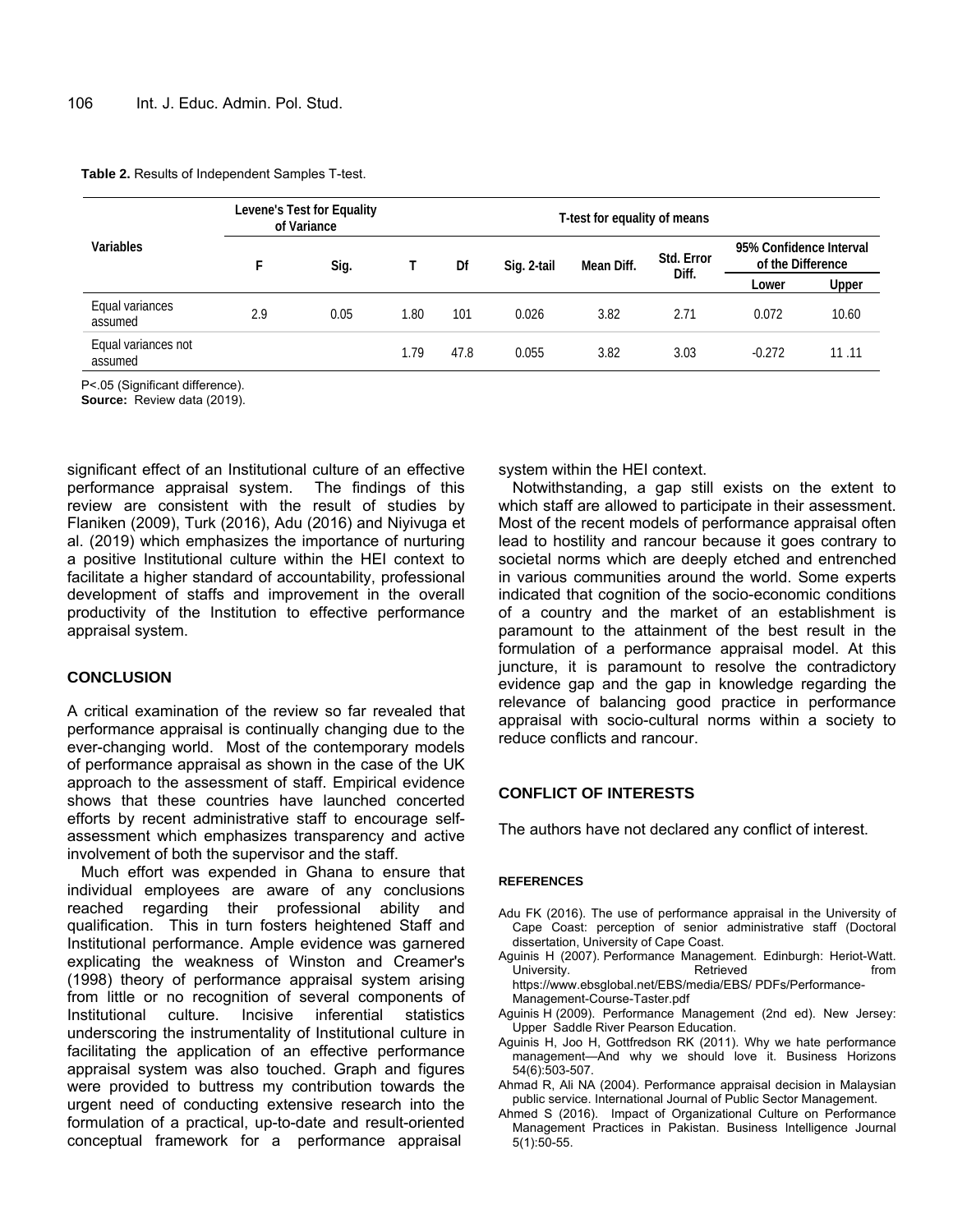- Ala'Aldeen D (2013). Kurdistan: A Higher Education Evolution that Cannot Fail. [Internet]. Available from: http://www.universityworldnews.com/article. 20110218224252498 [Accessed 12 August 2019
- Ala'Aldeen D (2003). A Vision to the future of Higher Education and Scientific Research in Kurdistan Region of Iraq.[Internet]. Available from: http://mhe-krg.org/?q=node/60
- Alexander DM (2006). How do 360 degree performance reviews affect employee attitudes, effectiveness and performance?.
- Amba-Rao S (1994). US HRM Principles: Cross-country Comparisons and Two Case Applications in India. International Journal of Human Resource Management 5(3):755-779.
- Appelbaum S, Roy M, Gilliland T (2011). Globalization of performance appraisals: theory and applications. Management Decision 49(4):570- 585.
- Armstrong M, Baron A (2005). Managing performance: performance management in action. CIPD publishing.
- Arthur Jr W, Strong MH, Jordan JA, Williamson JE, Shebilske WL, Regian JW (1995). Visual attention: Individual differences in training and predicting complex task performance. Acta Psychologica 88(1):3- 23.
- Aslam H (2011). Performance Evaluation of Teachers in Universities: Contemporary Issues and Challenges. Journal of Educational and Social Research 1(2):11-30.
- Arthur W, Woehr D, Akande A, Strong M (1995). Human resource in West Africa: practices and perceptions. International Journal of Human Resource Management 6(2):61-347.
- Avery DR, McKay PF (2010). 6 Doing Diversity Right: An Empirically Based Approach to Effective Diversity Management. International review of industrial and organizational psychology 25:227.
- Ayentimi DT, Pongo N, Obinnim E, Osei-Yaw F, Naa-Idar F (2013). An Investigation into Performance Management Practices in Ghana: Case Study of Oti-Yeboah Company Limited. International Journal of Business and Management Tomorrow 3(9).
- Barrows E, Neely A (2011). Managing performance in turbulent times: analytics and insight. John Wiley & Sons.
- Blackmore K, Jones HM, Jerew OD (2009). On the minimum number of neighbours for good routing performance in MANETs. In 2009 IEEE 6th International Conference on Mobile Adhoc and Sensor Systems pp. 573-582.
- Boachie-Mensah FO, Seidu PA (2012). Employees' perception of performance appraisal system: A case study. International journal of business and management 7(2):73.
- Bohlander GW, Snell S, Morris S (2015). Managing human resources. Cengage Learning.
- Bowles ML, Coastes G (1993). Image and Substance: The Management of Performance as Rhetoric or Reality? Personnel Review 22(2):3-21
- Brudan A (2009). Integrated performance management: Linking strategic, operational and individual performance. In PMA Conference. Dunedin: University of Otago-NZ.
- Brutus S (2006). Words versus numbers: A theoretical exploration of giving and receiving narrative comments in performance appraisal. Human Resource Management Review 20(2):144-157.
- Chowdhury SN (2008). Developing performance appraisal system for performance leadership in banks. docs. google. com.
- Collins CJ, Clark KD (2003). Strategic human resource practices, top management team social networks, and firm performance: The role of human resource practices in creating organizational competitive advantage. Academy of management Journal 46(6)740-751.
- Dauda Y, Luki BN (2021). Perspectives on Performance Appraisal Practices in Organizations. GSJ 9(5).
- Dulewicz V (1989). "Performance Appraisal and Counselling, In: Herriot, P., (ed.), Assessment and Selection in Organisations: Methods and Practices for Recruitment and appraisal", John Wiley and Sons, New York pp. 645-649.
- Dwivedi A, Chetty P (2016). Control theory of performance management system. Retrieved August, 25, 2020.
- Flaniken FW (2009). Performance appraisal systems in higher education: An exploration of Christian institutions. University of Central Florida.
- Furnham A, Chamorro‐Premuzic T (2004). A possible model for understanding the personality-intelligence interface. British Journal of Psychology 95(2):249-264.
- Hanushek EA (2013). Economic growth in developing countries: The role of human capital. Economics of education review 37:204-212.
- Horton S (2006). General Trends and challenges regarding performance evaluation of staff: The UK experience. In Portsmouth University United Kingdom Seminar on "Civil Service Performance Appraisal" Vilnius pp. 23-24.
- Jain HC, Ratnam CV (1994). Affirmative action in employment for the scheduled castes and the scheduled tribes in India. International Journal of Manpower.
- Jozwiak G (2012). "Is it time to give up on performance appraisals?", in HR Magazine, St. Jude's Church, Dulwich Road, London.
- Kanungo RN, Mendonca M (1994). Managing human resources: The issue of cultural fit. Journal of Management Inquiry 3(2):189-205.
- Kim SY, Peel JL, Hannigan MP, Dutton SJ, Sheppard L, Clark ML, Vedal S (2012). The temporal lag structure of short-term associations of fine particulate matter chemical constituents and cardiovascular and respiratory hospitalizations. Environmental health perspectives 120(8)1094-1099.
- Krausert A (2009). Performance Management for Different Employee Groups: A Contribution to the Employment Systems Theory. Heidelberg: Springer-Verlag. Retrieved from https://books.google.co.in/books?
- Kumar R, Singla N (2014). Cryptanalytic performance appraisal of improved CCH2 proxy multisignature scheme. Mathematical Problems in Engineering, 2014.
- Lucas NC, Katdare DA (2006). Chemosignals of fear enhance cognitive performance in humans. Chemical senses 31(5):415-423.
- McGregor D (1957). "An uneasy look at performance appraisals", Harvard Business Review 35(3):89‐95
- Mellahi K (2006). Human resource management in Saudi Arabia. In Managing Human Resources in the Middle-East. pp. 115-138. Routledge.
- Ministry of Higher Education and Scientific Research (MOHESR). (2010). Undergraduate Student Enrollments in Public Universities, 2004-2005. Khar-toum: MOHESR.
- Niyivuga B, Otara A, Tuyishime D (2019). Monitoring and evaluation practices and academic staff motivation: Implications in higher education within Rwandan context. SAGE Open 9(1):2158244019829564.
- Ojeh N, Sobers-Grannum N, Gaur U, Udupa A, Majumder MAA (2017). Learning style preferences: A study of Pre-clinical Medical Students in Barbados. Journal of advances in medical education & professionalism 5(4):185.
- Prince ED, Snodgrass D, Orbesen ES, Hoolihan JP, Serafy JE, Schratwieser JE (2007). Circle hooks,'J'hooks and drop‐back time: a hook performance study of the south Florida recreational live-bait fishery for sailfish, Istiophorus platypterus. Fisheries Management and Ecology 14(2):173-182.
- Redman T, Snape E, Thompson D, Ka‐Ching YF (2000). "Performance appraisal in a NHS hospital", Human Resource Management Journal 10(1):48‐62.
- Redman-White W, Dong Y, Kraft M (2007). Higher order noise-shaping filters for high-performance micromachined accelerometers. IEEE transactions on instrumentation and measurement 56(5):1666-1674.
- Shen J (2004). International performance appraisals: policies, practices and determinants in the case of Chinese multinational companies. International Journal of Manpower.
- Simmons J (2002). An "expert witness" perspective on performance appraisal in universities and colleges. Employee relations.
- Sing R, Vadivelu S (2016). Performance Appraisal in India–A Review. International Journal of Applied Engineering Research 11(5):3229- 3234.